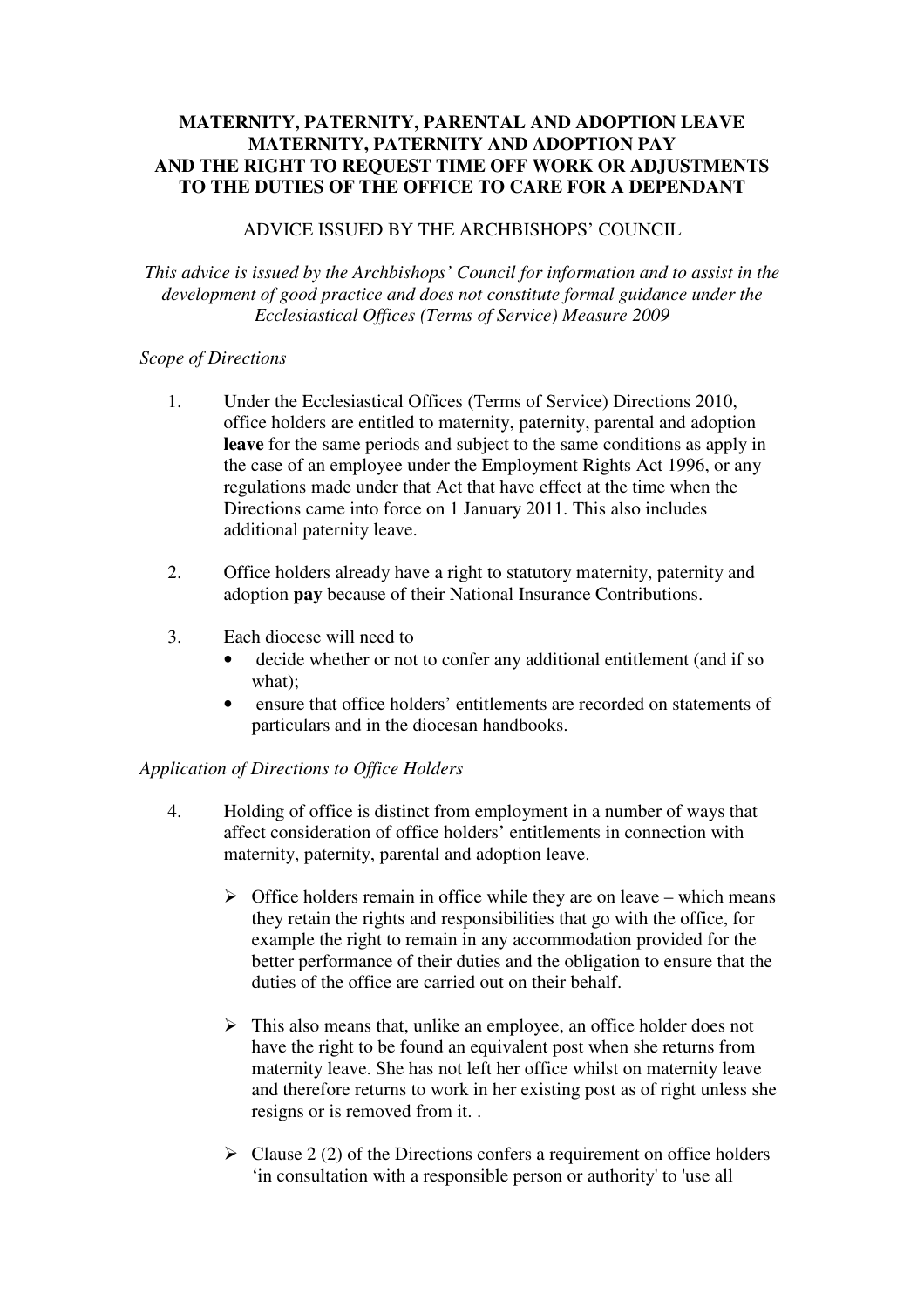reasonable endeavours to make arrangements for the duties of the office to be performed by another person or persons during the period of leave'. This may simply involve a discussion with the archdeacon about how best to ensure that cover is provided whilst the office holder is on leave. Regulation 29 allows for someone to be appointed to a post designated as created in order to cover for an office holder's authorised absence from work. This may be held for a fixed term or under terms which provide for the appointment to be terminated on the occurrence of a specified event, such as the return of the original office holder from maternity leave

# *Training posts*

5. The length of a training post may be extended to take account of maternity or adoption leave or additional paternity leave.

# *Keeping In Touch Days*

6. It is possible to work for a total of 10 days during maternity leave without losing the entitlement to SMP for the week in which the work is undertaken. The days may be for work, training or any other activity that has the purpose of keeping in touch with the workplace. The days do not need to be taken consecutively. They may not be taken within two weeks of childbirth.

#### *Additional Paternity Leave*

- 7. Mothers of children born after 3 April 2011 will be able transfer to the father any unused leave from 20 weeks after the birth. This includes any paid leave.
- 8. Those claiming additional paternity leave are required to
	- give notice of when they wish the leave to start
	- make a declaration stating that they are taking leave to care for the child
	- provide a declaration from the mother stating certain information.

# *Right to request time off work or adjustments to the duties of the office to care for a dependant*

9. Holders of parochial offices already have a high degree of flexibility over how they carry out their duties, which is not always the case with employees, who will generally have defined hours of work. Office holders may not always need therefore to request flexible working to care for a dependant, in the way that an employee might. However, office holders still need to bear in mind the need to arrange appropriate cover if they are taking time off. For example, if they wish to take half term as leave, they should check with the area dean that one of their colleagues is available to provide cover during this period. Similarly an incumbent or priest in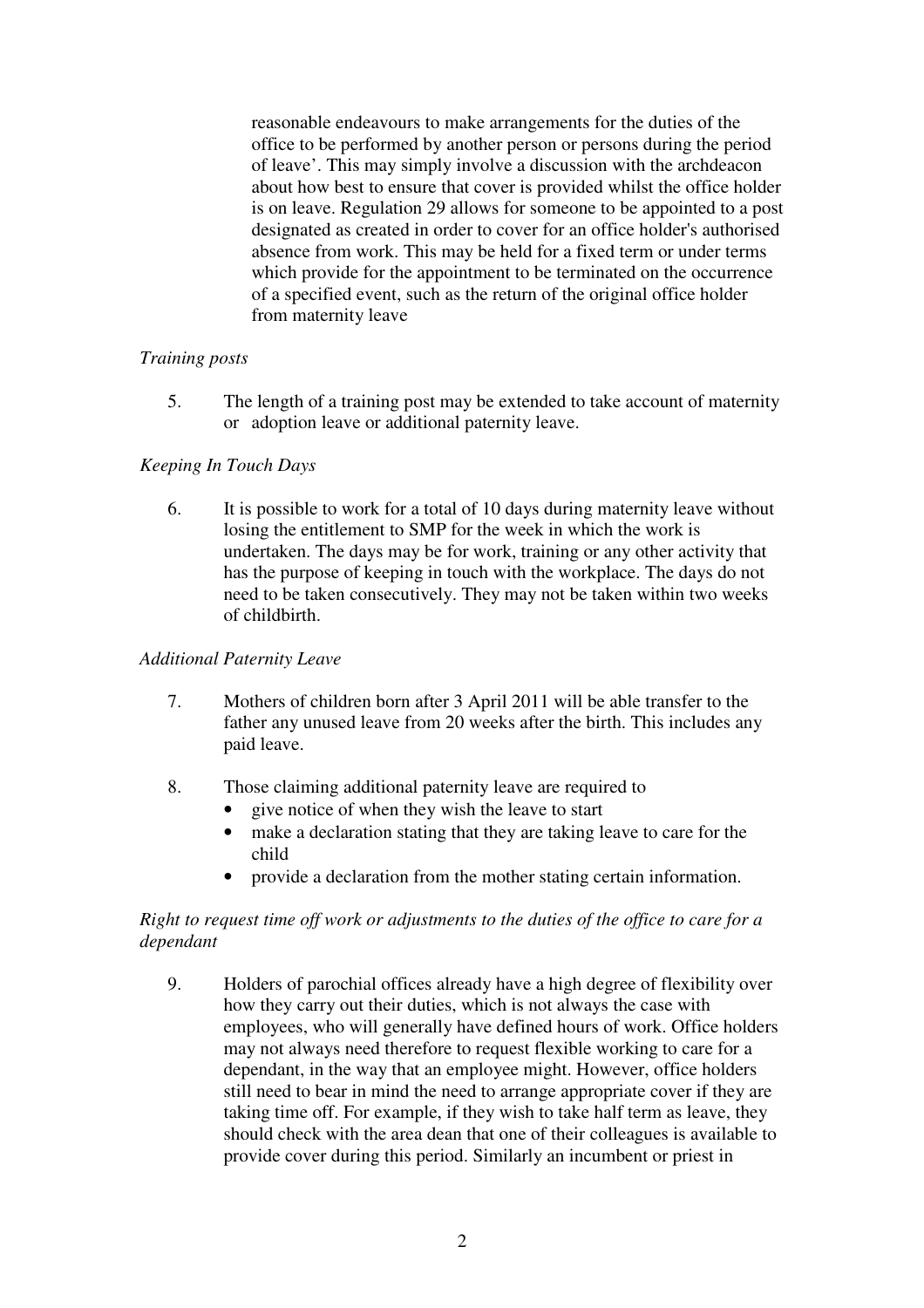charge still has a responsibility to ensure that someone is available to take weddings on Saturdays, despite any family commitments.

- 10. Where office holders need to vary their duties in order to care for a dependant (for example reducing a post from full time to part time with a commensurate reduction in stipend), they should use the procedure below.
- 11. The request may only be made in order to help care for a dependant not for any other purpose. "Dependant", as defined in paragraph 3(6) of the Directions, embraces a spouse or civil partner; a child; a parent; a person living in the same household as the office holder (other than a tenant, employee, lodger or boarder) or anyone who reasonably relies on the office holder for assistance or provision of care in the event of illness or injury. The provision therefore covers a wide range of possible arrangements, from a few days' time off in an emergency to a longer term adjustment of duties to accommodate, for example, the need to care for an elderly parent or a disabled child.
- 12. The Directions confer the right to make a request and have the request properly considered. The request may be refused if there is no other reasonable way of meeting the pastoral needs of the parish and the requirements of the office.
- 13. The Archbishops' Council has agreed that the procedure for making a formal request should be as follows, and that the office holder should
	- make the request in writing
	- set out the date of the request
	- make no more than one request during a twelve month period
	- state that the request is being made under the Ecclesiastical Offices Terms of Service) Directions 2010
	- set out the reasons for needing an adjustment to the duties of the office
	- set out the change requested
	- state whether they have made any previous requests in their current post
	- identify the effect the proposed change will have on the provision of ministry to the parish
	- suggest how such an effect could be mitigated (the office holder may wish to consult colleagues about this first so that he or she is in a position to indicate that the proposed solution might have their support in principle)
	- give a proposed start date
	- indicate whether the proposed adjustment is intended to be permanent, or, if not, for how long it might be expected to last.
- 14. The bishop, on receiving the request, is required by paragraph 3(5) to consult the PCC(s). The bishop may also wish to consult any of the office holder's colleagues who are likely to be affected by the request.